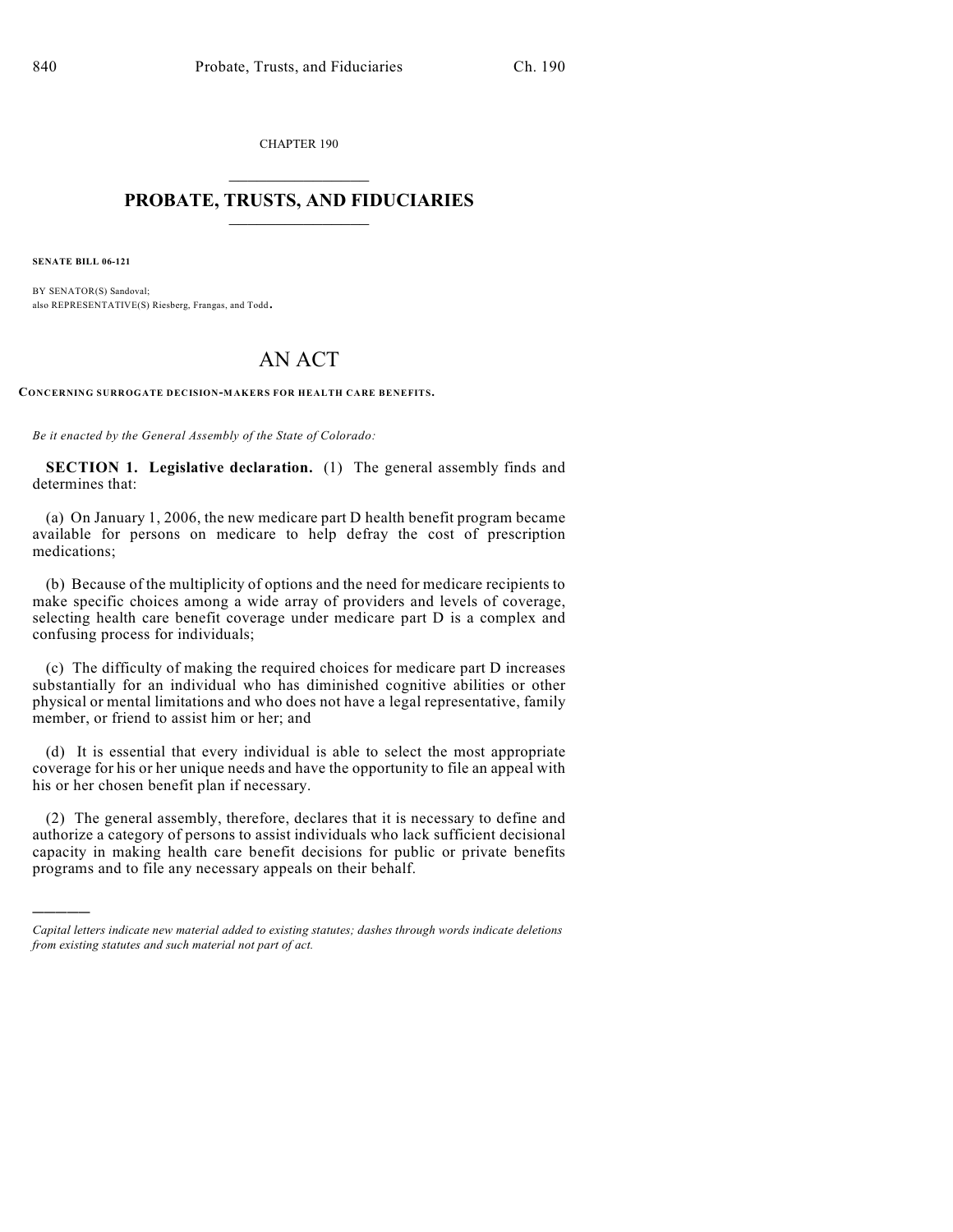**SECTION 2.** 15-14-505 (4), Colorado Revised Statutes, is amended, and the said 15-14-505 is further amended BY THE ADDITION OF THE FOLLOWING NEW SUBSECTIONS, to read:

**15-14-505. Definitions.** As used in sections 15-14-503 to 15-14-509, unless the context otherwise requires:

(4) "Decisional capacity" means the ability to provide informed consent to or refusal of medical treatment, OR THE ABILITY TO MAKE AN INFORMED HEALTH CARE BENEFIT DECISION.

(4.7) "HEALTH CARE BENEFIT DECISION" MEANS ANY DECISION OR ACTION RELATED TO THE APPLICATION, ENROLLMENT, DISENROLLMENT, APPEAL, OR OTHER FUNCTION NECESSARY FOR PRIVATE OR PUBLIC HEALTH CARE BENEFITS THAT DOES NOT CONFLICT WITH ANY KNOWN PREFERENCE OF THE INDIVIDUAL.

(8) "PHYSICIAN OR DESIGNEE" MEANS THE TREATING PHYSICIAN OR A HEALTH CARE PROFESSIONAL UNDER THE SUPERVISION OF THE TREATING PHYSICIAN.

**SECTION 3.** 15-18.5-101 (1) (a) and (1) (c), Colorado Revised Statutes, are amended to read:

**15-18.5-101. Legislative declaration - construction of statute.** (1) The general assembly hereby finds, determines, and declares that:

(a) All adult persons have a fundamental right to make their own medical treatment AND HEALTH CARE BENEFIT decisions, including decisions regarding medical treatment, and artificial nourishment and hydration, AND PRIVATE OR PUBLIC HEALTH CARE BENEFITS;

(c) The enactment of legislation to authorize proxy decision-makers to make medical treatment decisions AND SURROGATE DECISION-MAKERS TO MAKE HEALTH CARE BENEFIT DECISIONS on behalf of persons lacking the decisional capacity to provide informed consent to or refusal of medical treatment is appropriate.

**SECTION 4.** 15-18.5-102 (2), Colorado Revised Statutes, is amended to read:

**15-18.5-102. Definitions applicable to medical durable power of attorney applicability.** (2) The provisions of sections 15-14-506 to 15-14-509 shall apply to this article. In addition, proxy decision-makers, SURROGATE DECISION-MAKERS FOR HEALTH CARE BENEFITS, health care providers, and health care facilities shall be subject to the provisions of this article.

**SECTION 5.** Article 18.5 of title 15, Colorado Revised Statutes, is amended BY THE ADDITION OF THE FOLLOWING NEW SECTIONS to read:

**15-18.5-104. Surrogate decision-makers for health care benefits.** (1) A PROXY DECISION-MAKER FOR MEDICAL TREATMENT SELECTED IN ACCORDANCE WITH SECTION 15-18.5-103 SHALL HAVE AUTHORITY TO MAKE HEALTH CARE BENEFIT DECISIONS ON BEHALF OF AN ADULT PATIENT AND MAY BE KNOWN ADDITIONALLY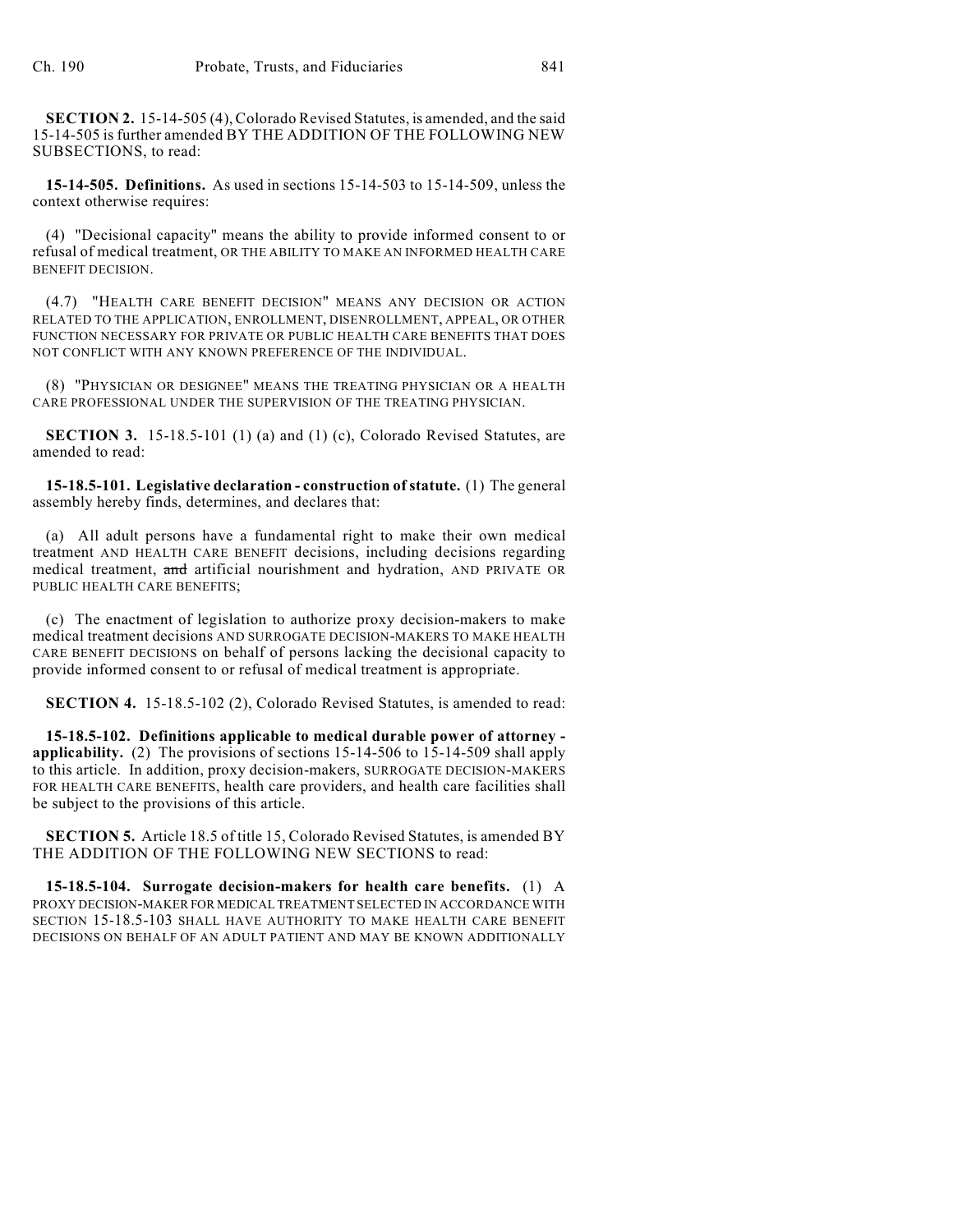AS A SURROGATE DECISION-MAKER FOR HEALTH CARE BENEFITS.

(2) A COURT OR THE ATTENDING PHYSICIAN MAY MAKE THE DETERMINATION THAT A PERSON LACKS THE DECISIONAL CAPACITY TO MAKE HEALTH CARE BENEFIT DECISIONS. THE ATTENDING PHYSICIAN SHALL MAKE SPECIFIC FINDINGS REGARDING THE CAUSE, NATURE, AND PROJECTED DURATION OF THE PERSON'S LACK OF DECISIONAL CAPACITY REGARDING HEALTH CARE BENEFIT DECISIONS. SUCH DETERMINATION AND FINDINGS SHALL BE DOCUMENTED IN THE PERSON'S MEDICAL RECORD.

(3) UPON A DETERMINATION THAT AN ADULT PATIENT LACKS DECISIONAL CAPACITY TO MAKE HEALTH CARE BENEFIT DECISIONS, THE ATTENDING PHYSICIAN OR HIS OR HER DESIGNEE SHALL MAKE REASONABLE EFFORTS TO NOTIFY THE PATIENT OF THE PATIENT'S LACK OF DECISIONAL CAPACITY. IN ADDITION, THE ATTENDING PHYSICIAN OR HIS OR HER DESIGNEE SHALL MAKE REASONABLE EFFORTS TO LOCATE AS MANY INTERESTED PERSONS AS DEFINED IN THIS SUBSECTION (3) AS PRACTICABLE, AND THE ATTENDING PHYSICIAN MAY RELY ON SUCH INDIVIDUALS TO NOTIFY OTHER FAMILY MEMBERS OR INTERESTED PERSONS. FOR THE PURPOSES OF THIS SECTION, "INTERESTED PERSONS" MEANS THE PATIENT'S SPOUSE; EITHER PARENT OF THE PATIENT; ANY ADULT CHILD, SIBLING, OR GRANDCHILD OF THE PATIENT; OR ANY CLOSE FRIEND OF THE PATIENT. UPON LOCATING AN INTERESTED PERSON, THE ATTENDING PHYSICIAN OR HIS OR HER DESIGNEE SHALL INFORM SUCH PERSON OF THE PATIENT'S LACK OF DECISIONAL CAPACITY AND DETERMINE WHETHER SUCH INTERESTED PERSON IS AVAILABLE, WILLING, AND HAS THE CAPABILITY TO ACT AS A SURROGATE DECISION-MAKER FOR HEALTH CARE BENEFITS FOR THE PATIENT.

(4) IF A PROXY DECISION-MAKER FOR MEDICAL TREATMENT OR AN INTERESTED PERSON, AS DEFINED IN SUBSECTION (3) OF THIS SECTION, IS UNAVAILABLE, UNWILLING, OR DOES NOT HAVE THE CAPABILITY TO MAKE A HEALTH CARE BENEFIT DECISION ON BEHALF OF A PERSON LACKING THE DECISIONAL CAPACITY TO MAKE A HEALTH CARE BENEFIT DECISION PURSUANT TO THIS SECTION, THEN THE ATTENDING PHYSICIAN OR HIS OR HER DESIGNEE MAY APPOINT A SURROGATE DECISION-MAKER FOR HEALTH CARE BENEFITS AS DESCRIBED IN SUBSECTION (5) OF THIS SECTION.

(5) THE SURROGATE DECISION-MAKER FOR HEALTH CARE BENEFITS APPOINTED BY AN ATTENDING PHYSICIAN OR HIS OR HER DESIGNEE MAY BE A PRIVATE INDIVIDUAL OR AN INDIVIDUAL ACTING ON BEHALF OF AN ORGANIZATION, INCLUDING AN EMPLOYEE OF THE ORGANIZATION, WILLING TO VOLUNTARILY ASSUME THE FIDUCIARY RESPONSIBILITY TO MAKE HEALTH CARE BENEFIT DECISIONS IN THE BEST INTERESTS OFTHE PERSON WHO LACKS THE DECISIONAL CAPACITY TO MAKE HEALTH CARE BENEFIT DECISIONS. THE APPOINTED SURROGATE DECISION-MAKER FOR HEALTH CARE BENEFITS SHALL BE FREE OF CONFLICTS SPECIFIED IN SUBSECTION (9) OF THIS SECTION.

(6) COMMUNITY AND CHARITABLE ORGANIZATIONS MAY PROVIDE VOLUNTEERS OR EMPLOYEES TO SERVE AS SURROGATE DECISION-MAKERS FOR HEALTH CARE BENEFITS. THE DIVISION OF INSURANCE, ESTABLISHED IN SECTION 10-1-103,C.R.S., SHALL BE AVAILABLE TO PROVIDE ASSISTANCE TO SURROGATE DECISION-MAKERS FOR HEALTH CARE BENEFITS REGARDING MEDICARE BENEFITS. A PHYSICIAN OR HIS OR HER DESIGNEE MAY CONTACT NONPROFIT ENTITIES THAT SERVE THE ELDERLY OR DISABILITY COMMUNITIES FOR ASSISTANCE IN LOCATING AN APPROPRIATE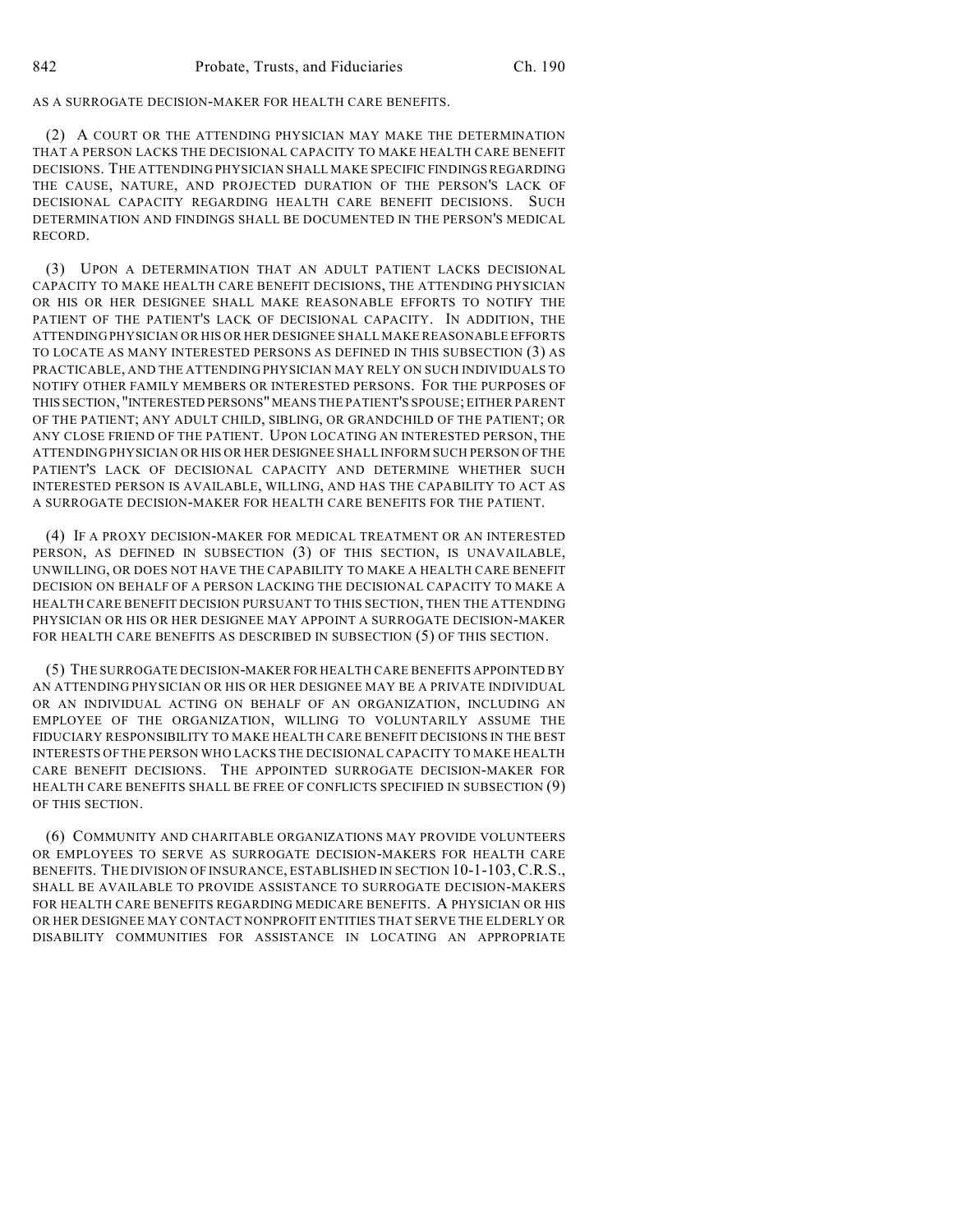## SURROGATE DECISION-MAKER FOR HEALTH CARE BENEFITS.

(7) AFTER A PHYSICIAN OR HIS OR HER DESIGNEE LOCATES AN INDIVIDUAL WILLING TO ACT AS THE SURROGATE DECISION-MAKER FOR HEALTH CARE BENEFITS PURSUANT TO SUBSECTION (3) OF THIS SECTION, THE PHYSICIAN SHALL CERTIFY THE APPOINTMENT IN WRITING ON THE FORM SET FORTH IN SECTION 15-18.5-105.

(8) IF THE SURROGATE DECISION-MAKER FOR HEALTH CARE BENEFITS, A PROXY DECISION-MAKER FOR MEDICAL TREATMENT, AN INTERESTED PERSON, THE PERSON'S GUARDIAN, OR THE ATTENDING PHYSICIAN BELIEVES THE PATIENT HAS REGAINED DECISIONAL CAPACITY, THEN THE ATTENDING PHYSICIAN SHALL REEXAMINE THE PATIENT AND DETERMINE WHETHER OR NOT THE PATIENT HAS REGAINED SUCH DECISIONAL CAPACITY AND SHALL ENTER THE DECISION AND THE BASIS THEREFOR INTO THE PATIENT'S MEDICAL RECORD AND SHALL NOTIFY THE PATIENT, THE SURROGATE DECISION-MAKER FOR HEALTH CARE BENEFITS, AND THE PERSON WHO INITIATED THE REDETERMINATION OF DECISIONAL CAPACITY.

(9) A SURROGATE DECISION-MAKER FOR HEALTH CARE BENEFITS MAY NOT BE AN EMPLOYEE, A CONTRACTOR, OR AN OFFICIAL REPRESENTATIVE OF, OR RECEIVE ANY REMUNERATION OF ANY KIND FROM, A HEALTH CARE PROVIDER, MEDICAL BENEFIT PROVIDER, PHARMACEUTICAL COMPANY, PHARMACY BENEFIT MANAGEMENT COMPANY, PHARMACY, OR ANY PERSON OR ENTITY ENGAGED IN THE SALE OF INSURANCE.

(10) A SURROGATE DECISION-MAKER FOR HEALTH CARE BENEFITS SHALL HAVE ACCESS TO ALL NECESSARY INFORMATION, INCLUDING BUT NOT LIMITED TO:

(a) PERSONAL HEALTH INFORMATION AS DEFINED BY THE FEDERAL "HEALTH INSURANCE PORTABILITY AND ACCOUNTABILITY ACT OF 1996", 42 U.S.C. SEC. 1320d-7 (a) (2); AND

(b) FINANCIAL INFORMATION NEEDED TO MAKE APPROPRIATE HEALTH CARE BENEFIT DECISIONS; EXCEPT THAT ANY BANK, TRUST COMPANY, SAVINGS AND LOAN ASSOCIATION, CREDIT UNION, OR INSURANCE COMPANY REGULATED UNDER ANY LAWS OF THIS STATE OR THE UNITED STATES AND ANY OFFICER, EMPLOYEE, AGENT OR AFFILIATE OF ANY OF THE FOREGOING ENTITIES SHALL BE EXEMPT FROM ANY REQUIREMENT TO PROVIDE FINANCIAL INFORMATION TO A SURROGATE DECISION-MAKER UNDER THE PROVISIONS OF THIS SECTION.

(11) A SURROGATE DECISION-MAKER FOR HEALTH CARE BENEFITS SHALL MAKE DECISIONS THAT ARE IN THE BEST INTERESTS OF THE PERSON ON WHOSE BEHALF THE DECISIONS ARE MADE.

(12) ANY ENTITY, INCLUDING A FINANCIAL ENTITY, THAT RELIES IN GOOD FAITH ON A CERTIFICATE OF APPOINTMENT OF A SURROGATE DECISION-MAKER FOR HEALTH CARE BENEFITS RECEIVED DIRECTLY FROM THE ATTENDING PHYSICIAN OR HIS OR HER DESIGNEE SHALL BE IMMUNE FROM LIABILITY FOR ACTIONS TAKEN ON THE BASIS OF SAID CERTIFICATE.

(13) A SURROGATE DECISION-MAKER FOR HEALTH CARE BENEFITS SHALL BE IMMUNE FROM LIABILITY FOR DECISIONS MADE IN GOOD FAITH.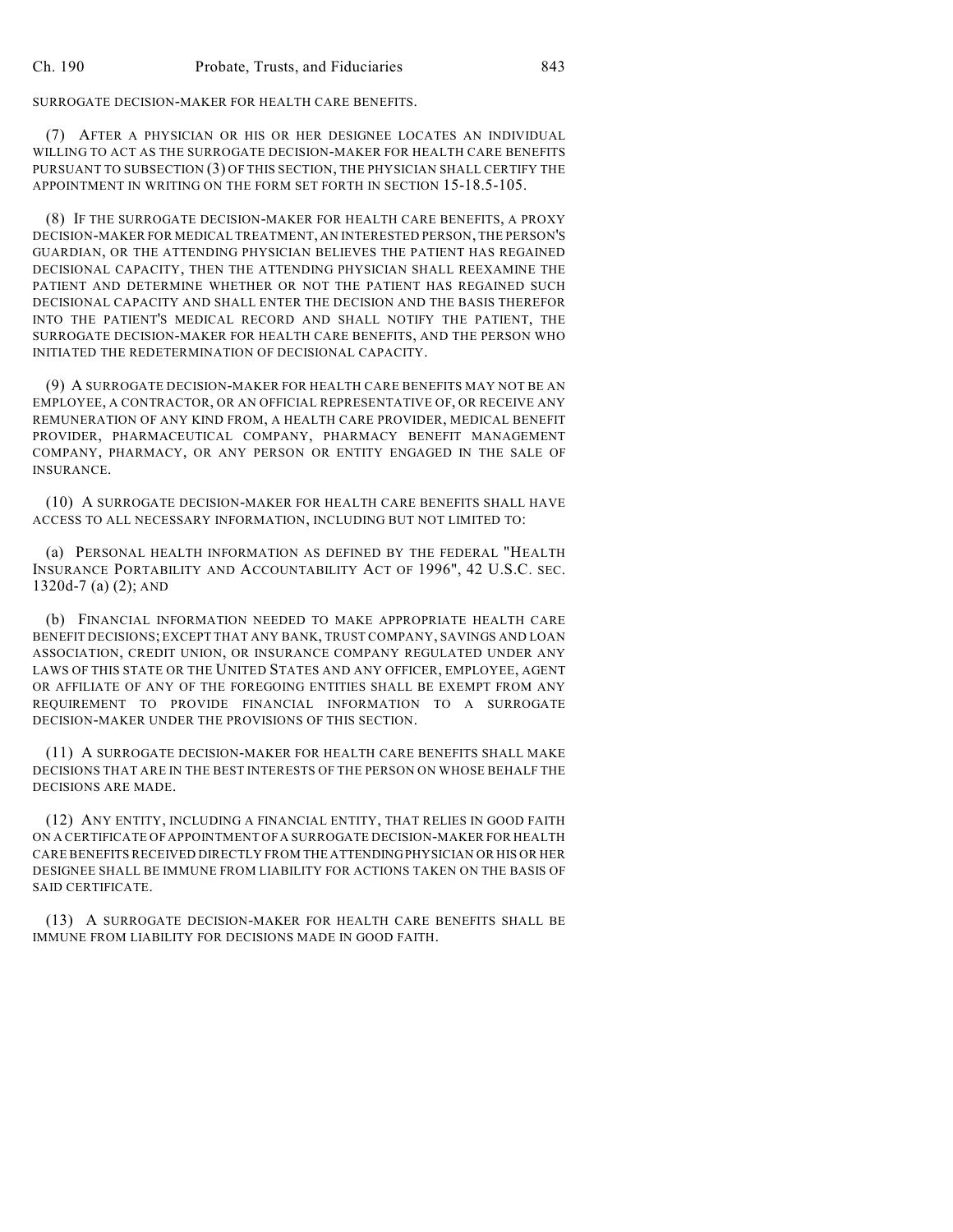(14) AN ATTENDING PHYSICIAN, HEALTH CARE PROVIDER, OR HEALTH CARE FACILITY THAT ACTS IN SUBSTANTIAL COMPLIANCE WITH THIS SECTION SHALL NOT BE SUBJECT TO CIVIL OR CRIMINAL LIABILITY OR REGULATORY SANCTION RELATING TO THE SELECTION OR ACTIONS OF A SURROGATE DECISION-MAKER FOR HEALTH CARE BENEFITS.

(15) NOTHING IN THIS SECTION SHALL BE CONSTRUED AS REQUIRING A SURROGATE DECISION-MAKER FOR HEALTH CARE BENEFITS TO MAKE A DECISION OR FROM PROHIBITING AN INDIVIDUAL FROM CONSULTING ANOTHER PERSON OR ENTITY TO OBTAIN ASSISTANCE IN MAKING A HEALTH CARE BENEFIT DECISION.

**15-18.5-105. Statutory form for certificate of appointment of surrogate decision-makers for health care benefits.** THE FOLLOWING STATUTORY FORM FOR CERTIFICATE OF APPOINTMENT OF SURROGATE DECISION-MAKER FOR HEALTH CARE BENEFITS IS LEGALLY SUFFICIENT:

CERTIFICATE OF APPOINTMENT OF A SURROGATE DECISION-MAKER FOR HEALTH CARE BENEFITS

(1) I, (NAME OF ATTENDING PHYSICIAN), THE ATTENDING PHYSICIAN, CERTIFY THAT (NAME OF PERSON FOR WHOM DECISIONS ARE BEING MADE) LACKS THE DECISIONAL CAPACITY TO MAKE HEALTH CARE BENEFIT DECISIONS. I FURTHER CERTIFY THAT I HAVE MADE THE NECESSARY DOCUMENTATION TO THE MEDICAL RECORD.

(2) I,(NAME OF ATTENDING PHYSICIAN), THE ATTENDING PHYSICIAN OR DESIGNEE, HEREBY APPOINT (NAME OF SURROGATE), (DRIVER'S LICENSE NUMBER OR STATE ID NUMBER) AS THE SURROGATE DECISION-MAKER FOR HEALTH CARE BENEFITS ON BEHALF OF (NAME OF PERSON FOR WHOM DECISIONS ARE BEING MADE), (ADDRESS, CITY, STATE) PURSUANT TO SECTION 15-18.5-104, C.R.S.

(3) (NAME OF SURROGATE) SHALL HAVE ACCESS TO ALL NECESSARY PERSONAL HEALTH INFORMATION AS DEFINED BY THE FEDERAL HEALTH INSURANCE PORTABILITY AND ACCOUNTABILITY ACT AND ANY FINANCIAL INFORMATION NECESSARY TO MAKE APPROPRIATE HEALTH CARE BENEFIT DECISIONS ON BEHALF OF (NAME OF PERSON FOR WHOM DECISIONS ARE BEING MADE), AS PROVIDED FOR IN SECTION 15-18.5-104,C.R.S. (NAME OF SURROGATE) SHALL MAKE SUCH DECISIONS IN THE BEST INTERESTS OF (NAME OF PERSON FOR WHOM DECISIONS ARE BEING MADE).

EXECUTED THIS  $\qquad \qquad \qquad$  DAY OF \_\_\_\_\_\_\_\_\_\_\_\_\_\_\_\_\_, \_\_\_\_\_.

(ATTENDING PHYSICIAN) (BUSINESS ADDRESS) (BUSINESS PHONE) (BUSINESS FAX)

 $\overline{\phantom{a}}$  , where  $\overline{\phantom{a}}$  , where  $\overline{\phantom{a}}$  , where  $\overline{\phantom{a}}$